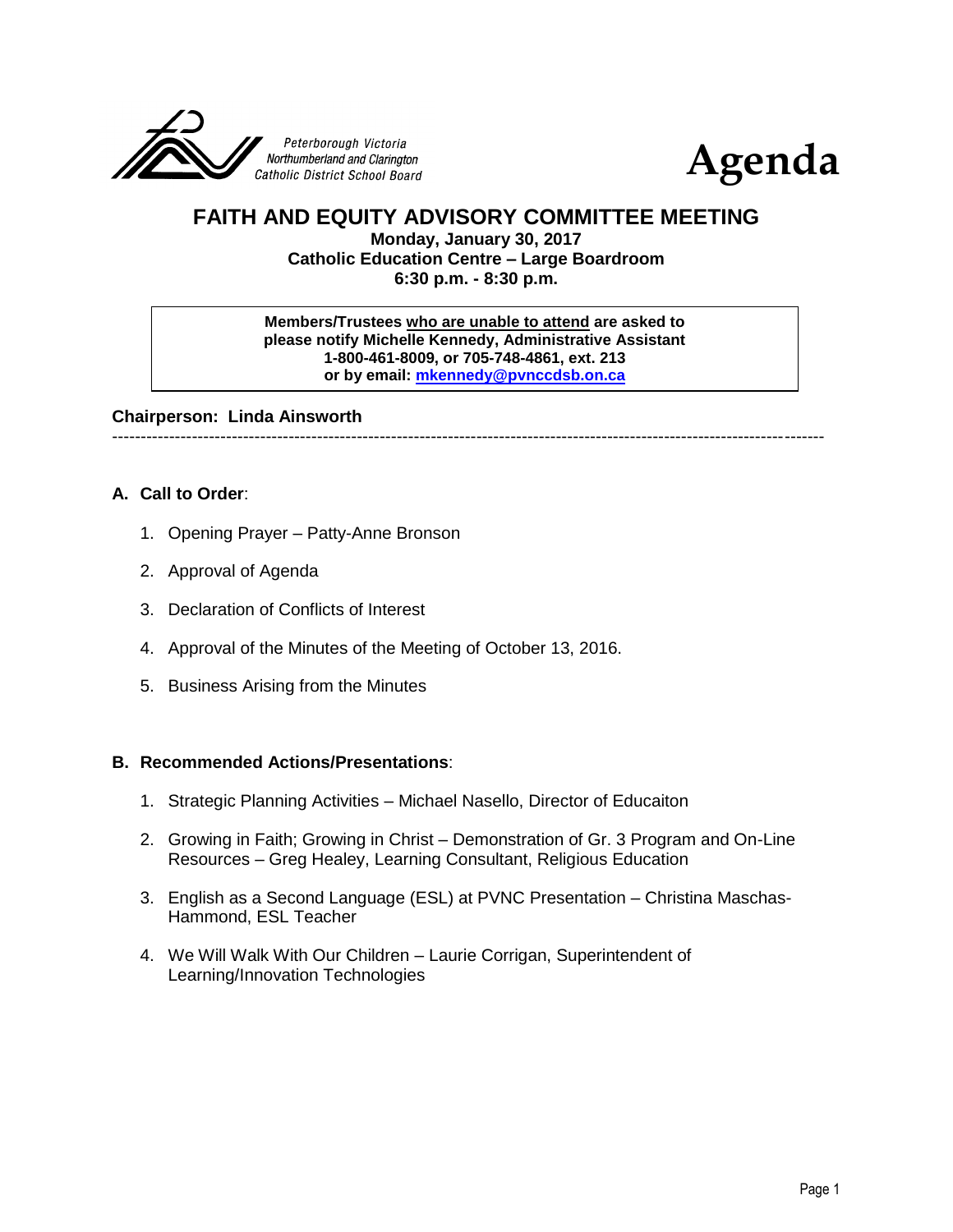# **C. Information Items:**

- 1. Sacramental Preparation Update Fr. Paul Massel, Board Chaplain/Faith Animator
- 2. Equity and Inclusive Education Implementation Grant Barrie Region Fr. Gilles Mongeau – Laurie Corrigan, Superintendent of Learning/Innovation Technologies
- 3. Development and Peace  $-50<sup>th</sup>$  Anniversary Mass
- 4. Committee Member Updates

## **D. Next Committee Meeting Date**:

- 1. Monday, April 24, 2017 Catholic Education Centre, Large Boardroom
- 2. Future Agenda Items
- 3. Selection of Member for Opening Prayer
- 4. Selection of Member for Closing Prayer

### **E. Conclusion**:

- 1. Closing Prayer. Greg Healey
- 2. Adjournment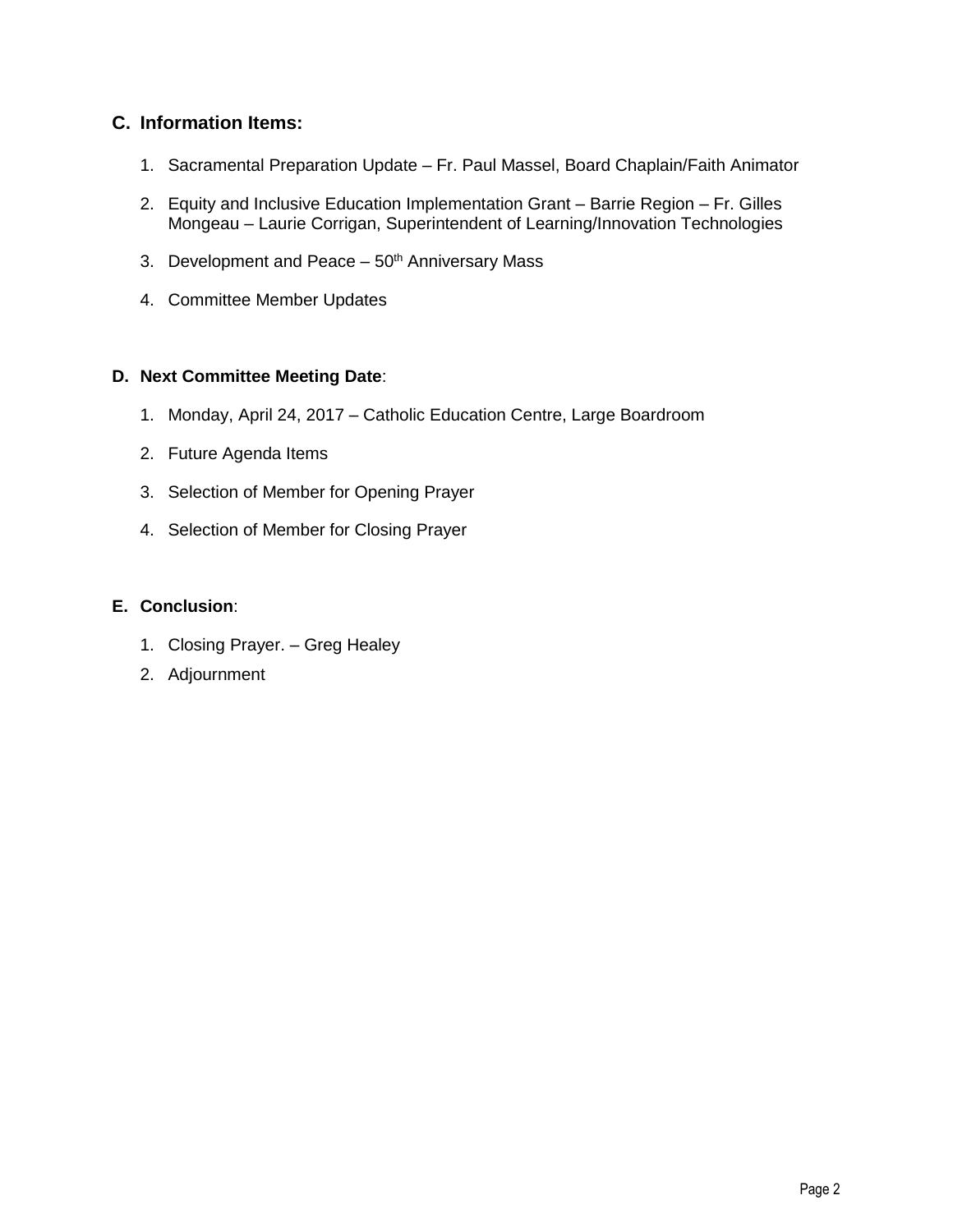



THE MINUTES OF THE MEETING OF THE Faith and Equity Committee held on Thursday, October 13, 2016, at 6:30 p.m. in the Boardroom at the Catholic Education Centre, 1355 Lansdowne Street West, Peterborough.

| <b>Present:</b> | Linda Ainsworth (Chairperson), Patty-Anne Bronson, Stefani Burosch, Greg     |
|-----------------|------------------------------------------------------------------------------|
|                 | Healey, Sharon Lajoie, Fr. Paul Massel, Helen McCarthy, Christie Morrisette, |
|                 | Kelly O'Boyle, Karen Stoker                                                  |
|                 |                                                                              |

**Administration:** Laurie Corrigan

**Recorder:** Michelle Kennedy

### **A. Call to Order:**

Meeting called to order at 6:35 p.m. by Chairperson, Linda Ainsworth

1. Opening Prayer

Karen Stoker opened the meeting with prayer.

- 2. Approval of Agenda
	- **MOTION:** Moved by Helen McCarthy, seconded by Patty-Anne Bronson that the Agenda be accepted as circulated.

Carried.

3. Declaration of Conflicts of Interest

None declared

- 4. Approval of the Minutes.
	- **MOTION:** Moved by Helen McCarthy, seconded by Sharon Lajoie that the minutes of the Faith and Equity Advisory Committee meeting held on April 25, 2016, be approved.

Carried.

5. Business Arising from the Minutes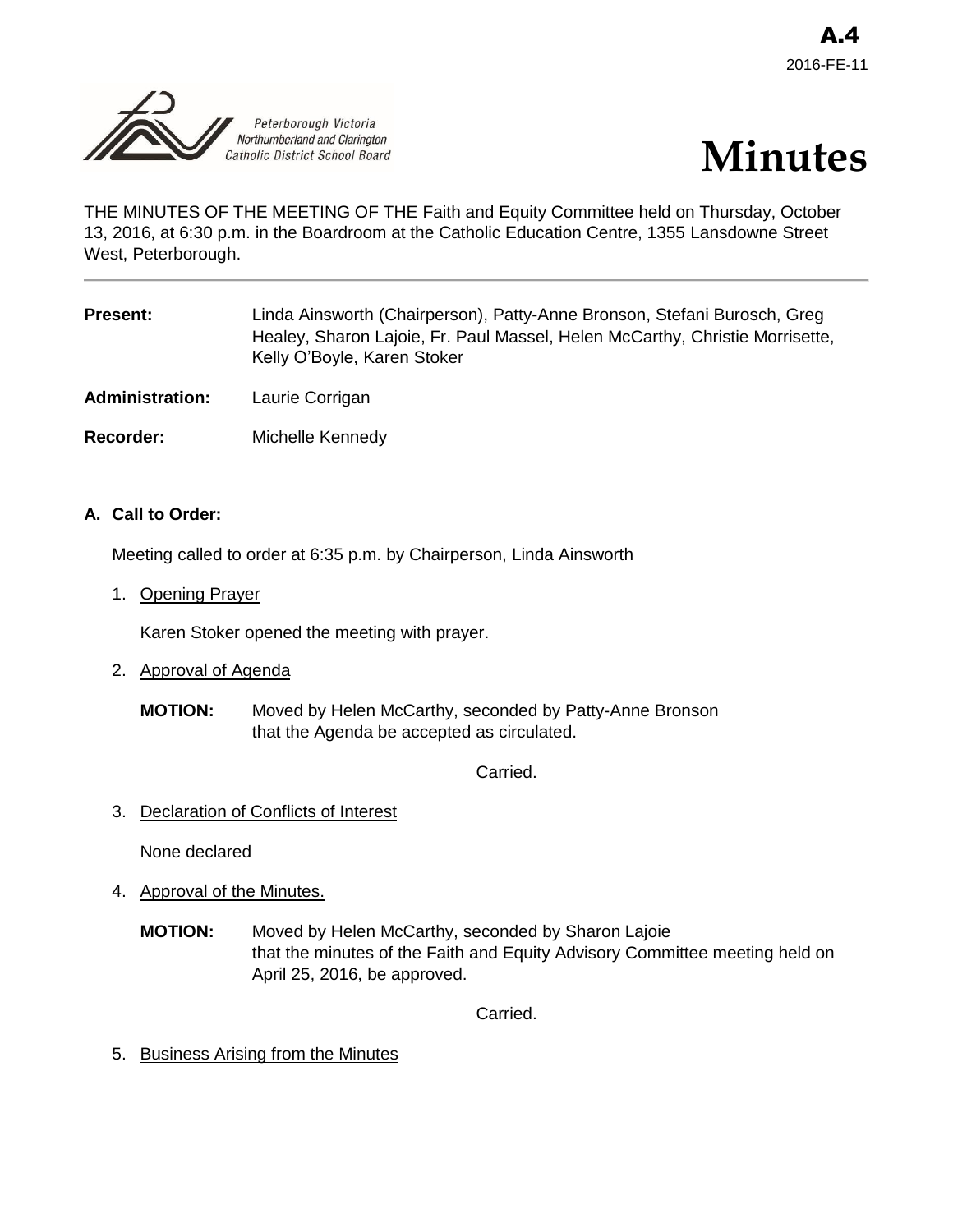An update was given regarding the Draft Equity and Inclusive Education Plan for 2016-2019 (Item B.1 in the April 25, 2016 Meeting Minutes). At this point, principals have reviewed the plan and it is now being reviewed by stakeholders.

#### **B. Recommended Actions/Presentations:**

#### 1. Ministry of Education Strategy for Well-Being in Education

Stefani Burosch, Mental Health Lead for PVNC gave a presentation on the Ministry of Education's Strategy for Well-Being in Education. The presentation included background on this initiative and how PVNC is integrating the strategy.

Christie Morrisette, Wellness Coordinator for PVNC was introduced and there was discussion about her role in the Board and how it relates to the strategy.

Stefani and Christie answered questions from committee members.

#### **C. Information Items:**

#### 1. Growing in Faith; Growing in Christ – Implementation Update

Greg Healey, Learning Consultant for Religious Education and Family Life updated the committee on the implementation of the Grade 3 Growing in Faith, Growing in Christ program. Greg explained the four components of the program: student text, teacher manual, big books and digital access. He explained that there are 77 teachers in the system who have access to the program.

On October 28, 2016, there will be a Professional Development Session delivered to all of the Grade 3 teachers during the Board Professional Activity Day. Prior to the delivery of the professional development, the leaders of the sessions will gather on October 14, 2016 for a training session for the trainers.

There was discussion about catechesis programs in the parishes and how they will fit with the curriculum program.

#### 2. Sacramental Preparation

Fr. Paul Massel gave a brief presentation about the program that has been implemented across the Diocese which included a background about Sacramental preparation in the Diocese.

The Bishop identified diversity in the sacraments in the parishes throughout the Diocese and sought to have a commonality of preparation and a parallel program for the families.

In 2015, there was a new program introduced for First Reconciliation and First Communion which was piloted in Peterborough parishes and has now gone Diocese-wide. This year (2016- 2017) there is a pilot program with Confirmation and it is expected that it will be Diocese-wide next year (2017-2018).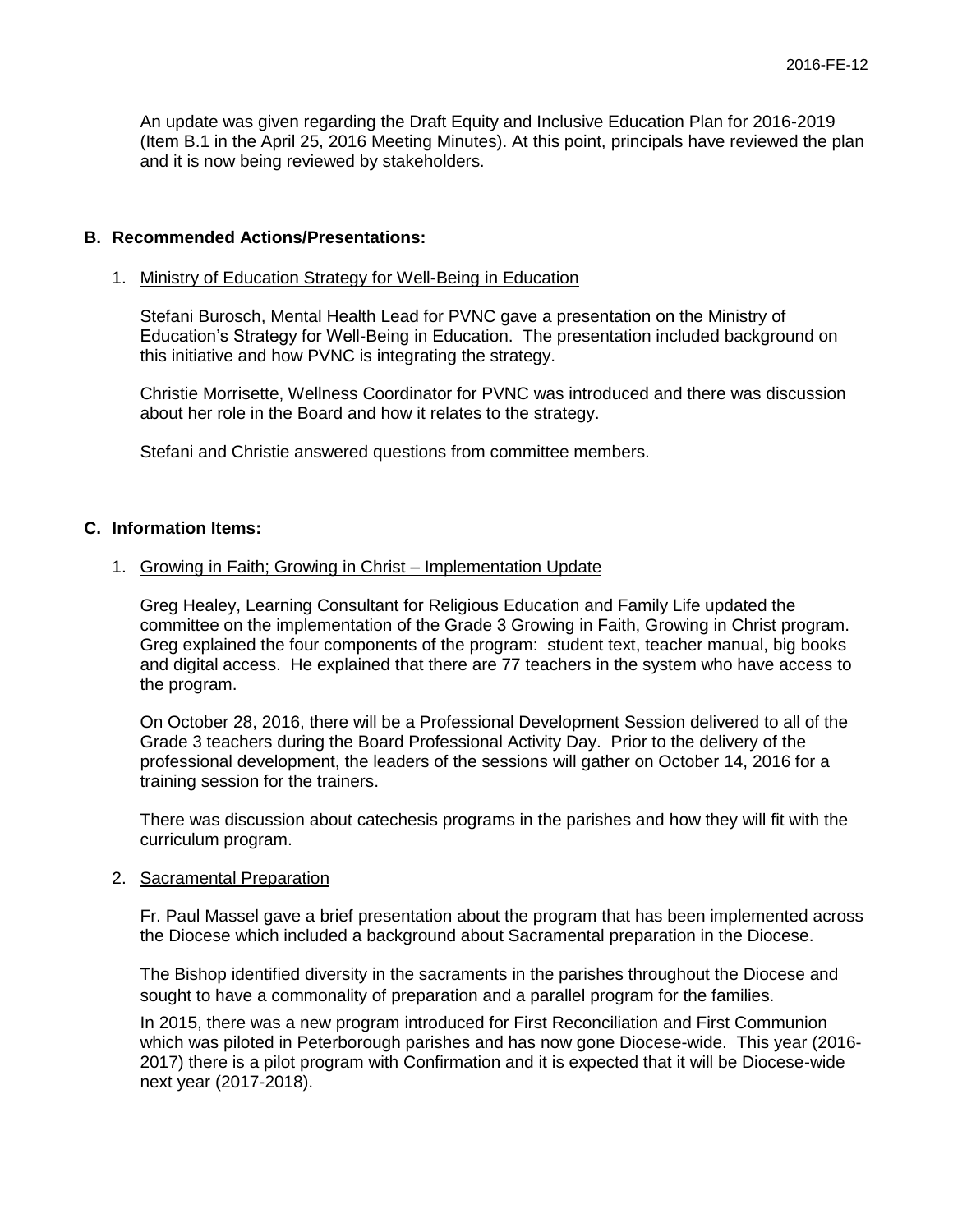The program uses standard resources (Celebrate and Remember Reconciliation and Celebrate and Remember Eucharist) and is charted according to timelines and liturgical calendar. The activities are parallel through parish, home and school. There are four sessions for First Reconciliation and three sessions for First Eucharist. Because the sessions are standardized, there are opportunities for families to attend sessions in different churches to accommodate their own family schedules. For example, a family may not be able to attend all four session dates in their own Parish, but could attend session #3 in another Parish and still meet the requirements for First Reconciliation.

Father Paul responded to questions from the Committee.

- 3. Committee Members Updates
	- Chairperson, Linda Ainsworth invited members to provide updates or share any information they wished to.
	- Laurie Corrigan Talked about attending the Ministry of Education Dialogue on Pluralism which was held in Toronto at the end of September. Stephen O'Sullivan, Greg Healey, and Sherry Davis also attended the session. Laurie gave an overview of the speakers that presented at the event.
	- Helen McCarthy provided information about the Abraham Festival and the benefits of learning about the Muslim, Jewish and Christian faiths and what we have in common.
	- Sharon Lajoie spoke about the First Nation Métis and Inuit Board Plan. She informed the committee about three PD sessions that were held for secondary teachers, in the areas of world studies and native studies around the reconciliation of residential schools.

Indigenous cultural training will be offered again this year to enable more teachers to engage in more learning.

- Greg Healey spoke about his experience at the Cultural Pluralism event with respect to cultural design and Gospel values.
- Stefani Inclusive design to revisit when future information is provided.
- Linda Ainsworth Spoke about a recent encounter she had with the idea of conscientious objection and bio-ethics.

#### **D. Next Committee Meeting Date:**

- 1. The next meeting is scheduled for January 30, 2017.
- 2. Future Agenda Items
- 3. Selection of Member for Opening Prayer Patty-Anne Bronson
- 4. Selection of Member for Closing Prayer Stephen O'Sullivan